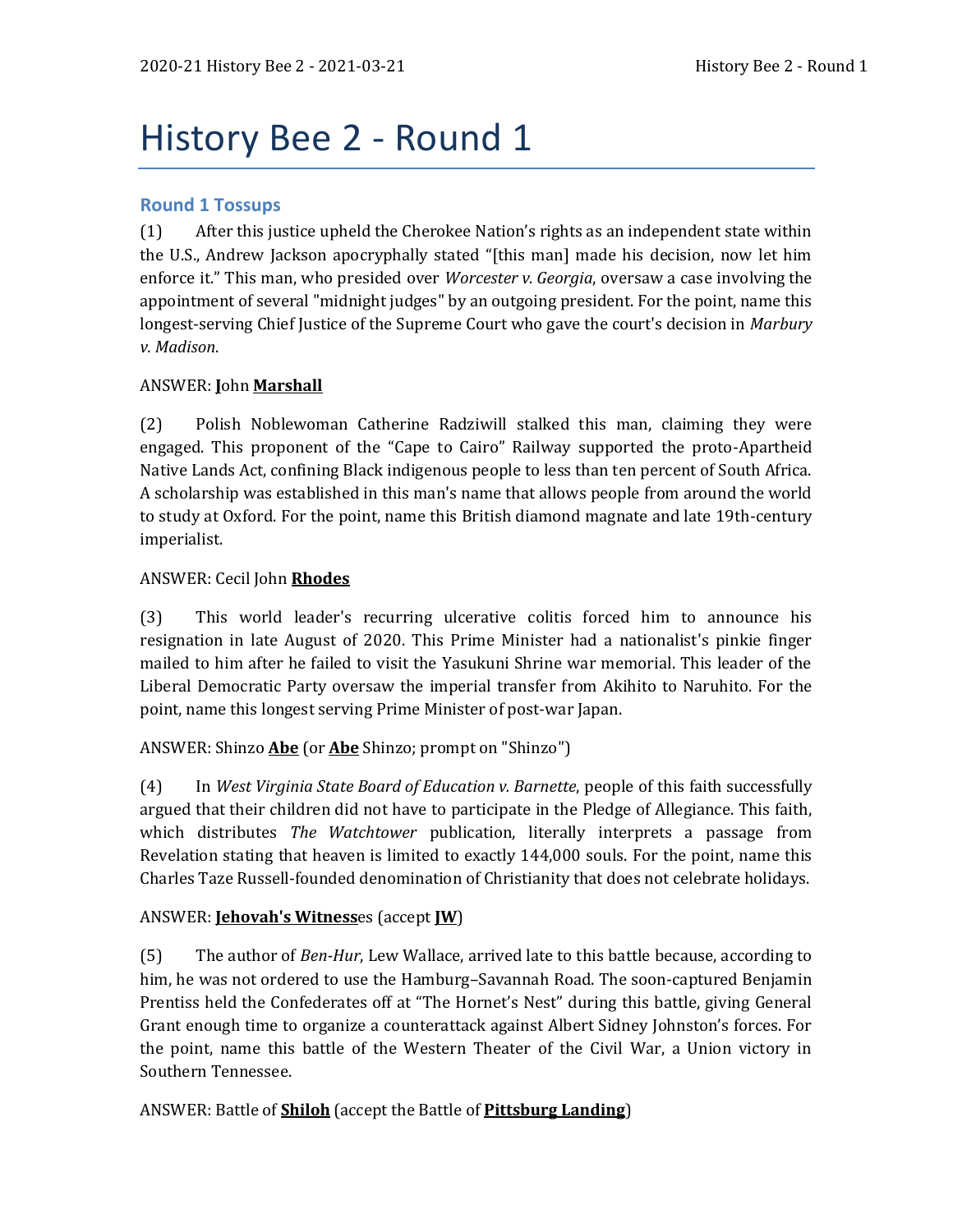(6) In this country, the history of one ethnic group is documented in the *Kano Chronicle*. That group in this country, the Hausa, were dominated by the Muslim Sokoto Caliphate until 1903. Biafra seceded during the civil war in this country, which faces terrorist violence from the jihadist Boko Haram organization. For the point, name this former British colony which moved its capital from Lagos to Abuja.

## ANSWER: Federal Republic of **Nigeria**

(7) Two men swindled and robbed this figure in a "Gold Transfer" Scheme, leading Clinton D. MacDougall to propose a compensation bill for her service to the "Union Army as scout, nurse, and spy." This abolitionist used the North Star to guide fugitives to safehouses in states like Maryland and Pennsylvania. For the point, name this African-American woman nicknamed "Moses" who led escaping enslaved people to the North via the Underground Railroad.

## ANSWER: Harriet **Tubman** (accept Araminta **Ross**)

(8) Propaganda claimed this man died from injuries sustained while driving in Normandy, but he actually took cyanide following his implication in Operation Valkyrie, a plot to kill Hitler. Allied decoding partially led to this man's defeat at the hands of Bernard Montgomery during the Second Battle of El Alamein. For the point, name this Nazi field marshal, nicknamed the "Desert Fox" for his exploits in the North Africa Campaign of World War Two.

## ANSWER: Erwin **Rommel** (prompt on "Desert Fox" before mentioned)

(9) This ploshchad [[PLOH-shut]] is the burial site of the American journalist John Reed, the author of *Ten Days That Shook the World*. West German teen Mathias Rust evaded Soviet air defenses and landed in this location in 1987 with the stated purpose of easing Cold War tensions. The embalmed body of Vladimir Lenin lies in a mausoleum in this location. For the point, St. Basil's Cathedral and the Kremlin are next to what major plaza in Moscow?

## ANSWER: **Red** Square (or **Krasnaya** Ploschad; prompt on "Moscow" before mentioned)

(10) After this event, NFL player Reggie White created the NGO "Crescent Rising" to demolish affected homes at no cost. This disaster collapsed the I-10 Twin Span Bridge over Lake Pontchartrain. One of the largest shelters for this disaster was the Superdome, home of the Saints football team. For the point, name this 2005 Category 5 hurricane which destroyed the levees of New Orleans and left much of its population homeless.

## ANSWER: Hurricane **Katrina**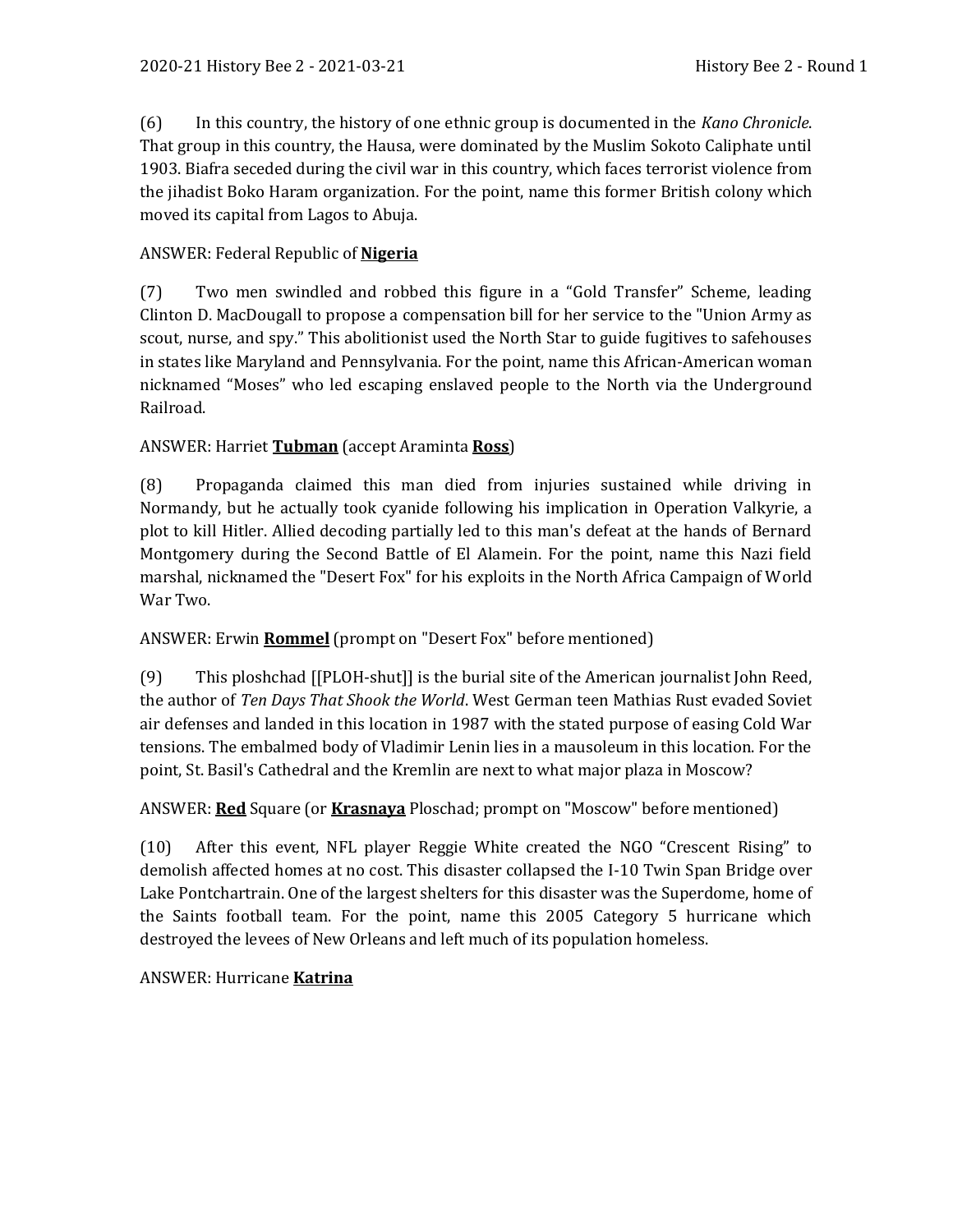(11) The Civil Defense force in this conflict is the subject of the 2017 Academy Award for Best Documentary (Short Subject), *The White Helmets*. The various factions involved in this conflict include the libertarian socialist Rojava state, the Islamist Tahrir al-Sham group, and a caliphate formerly led by Abu Bakr al-Baghdadi. For the point, what ongoing, multi-sided conflict has been fought against the government of Bashar al-Assad?

# ANSWER: **Syria**n **Civil** War

(12) President Adolfo Diaz asked U.S. Marines to intervene during a rebellion in this country, leading to an American occupation from 1912 to 1933. Earlier, Francisco Castellón [[kah-steh-YOHN]] hired mercenaries led by William Walker to seize power in this country. Ronald Reagan authorized an arms deal with Iran to fund this nation's Contras. For the point, name this Central American country, formerly governed by the Sandinistas.

# ANSWER: Republic of **Nicaragua**

(13) Azerbaijani scientist Kerim Kerimov assisted in the design of this object, and U-2 spy plane photos revealed the construction of this object to the Eisenhower administration. This satellite's namesake "shock" destroyed the American perception of the missile gap with an adversary during the Cold War. Launched from the Baikonur Cosmodrome, for the point, what was the first artificial Earth satellite, a device deployed by the Soviet Union in 1957?

# ANSWER: **Sputnik**-1 (or **Elementary Satellite**-1)

(14) This man's marriage to Catherine de Braganza included a dowry of Tangiers and several islands off the coast of Mumbai. Thomas Armstrong and the West Cabal planned the Rye House Plot to kill this king and his successor. The Clarendon Code reinstated the supremacy of the Church of England after this ruler was restored to power in 1660, following the Cromwell dictatorship. For the point, name this Stuart monarch who was succeeded by his brother James II.

## ANSWER: **Charles II** of England

(15) This regime demolished the Buddhas of Bamiyan under Mullah Omar, sparking public outcry. The provisional government of Gulbuddin Hekmatyar, the Mujahideen army, and this faction fought a three-way civil war in the 1990s. This government faced a major foreign invasion due to their involvement in the 9/11 terrorist attacks. For the point, name this Islamist regime of Afghanistan, overthrown by U.S. forces in 2001.

ANSWER: **Taliban** (accept **Islamic Emirate** of Afghanistan before "Afghanistan" is mentioned)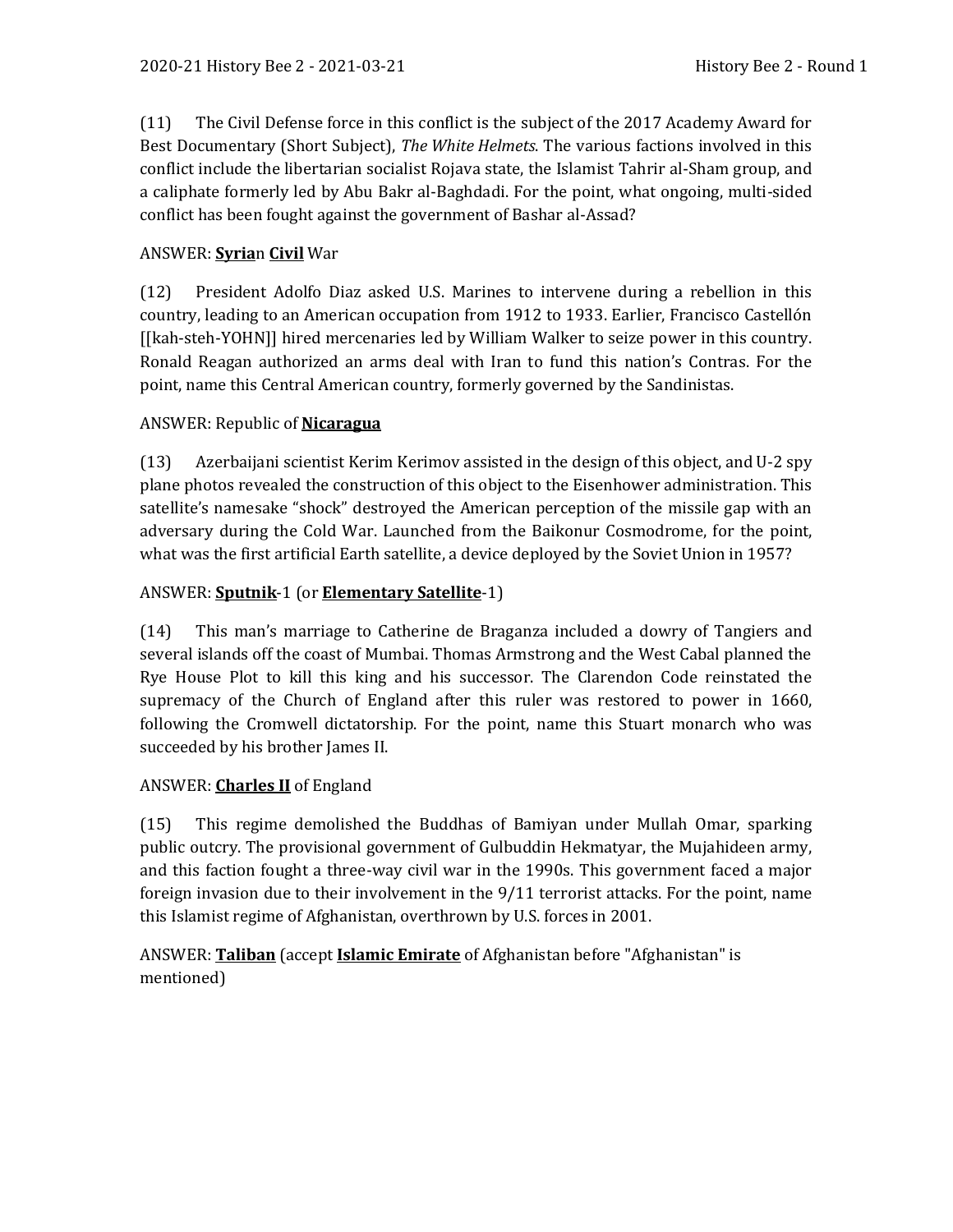(16) This work provides a critique of medieval age aristocracy due to their "total incapacity to comprehend the march of modern history." Samuel Moore provided the definitive English translation of this book. This work states a "Spectre is haunting Europe" and is the origin of the commonly used phrase "Workers of the world, unite!" For the point, name this 1848 Friedrich Engels and Karl Marx work which outlined a namesake political ideology.

# ANSWER: *The Communist Manifesto* (accept *Manifesto of the Communist Party* or *Manifest der Kommunistischen Partei*)

(17) During a mic check in this election year unknowingly heard by audiences, a U.S. President in this year said "I'm pleased to tell you today that I've signed legislation that will outlaw Russia forever." In one presidential primary in this year, a politician used the Wendy's slogan "Where's the Beef" to demean Gary Hart's platform and policies. Democrat Walter Mondale lost to the incumbent Ronald Reagan in, for the point, what U.S. Presidential Election year?

# ANSWER: **1984** (accept Election of **1984**)

(18) This city's Dum Dum Arsenal provides a nickname for a type of hollow-point bullet produced in the mid-1800s. On Direct Action Day, Muslims rioted in this city to assert a separate homeland in the impending partition of the British Raj. This city, home to an infamous "Black Hole" dungeon, served as the base for the East India Company. For the point, what capital of West Bengal was formerly the center of British India?

## ANSWER: **Kolkata** (or **Calcutta**)

(19) During this event, the Papier-Mache *Goddess of Democracy* was built by students and later destroyed by the People's Liberation Party. The Sino-Soviet Summit occurred simultaneously with this event at the nearby Great Hall of the People. This event occurred in a public square housing the Mausoleum of Chairman Mao and the National Museum of China. A man blocking a tank became the iconic photo of, for the point, what 1989 protest?

# ANSWER: **Tiananmen** Square Protests (accept **June Fourth** Movement, **Tiananmen** Square Massacre, or **Tiananmen** Square Incident)

(20) This animal is often shown being slayed by the god Mithras in a cult followed by Roman soldiers and merchants. At the Battle of Tondibi, Songhai deployed a stampede of these animals in a failed attempt to overwhelm the Moroccan army. One of these animals owned by Mrs. O'Leary apocryphally started the Great Chicago Fire by kicking over a lamp. For the point, name these bovines, the "Longhorn" variety of which is a symbol of Texas.

## ANSWER: **Cattle** (accept **Bull**s or **Cow**s)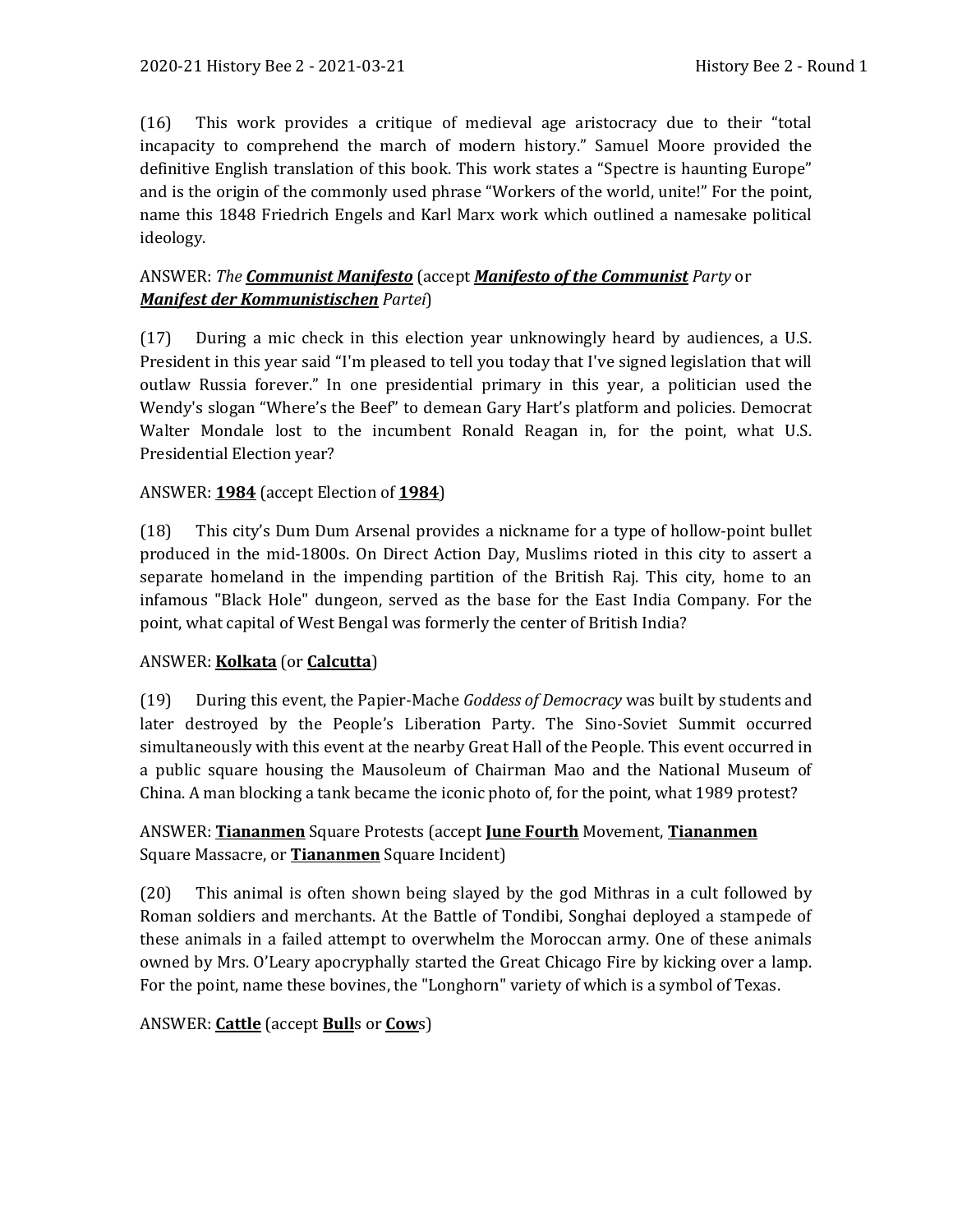(21) It's not New York, but the Mayo brothers started their first clinic in this state's town of Rochester. In 1998, this state unexpectedly elected former WWF wrestler Jesse "The Body" Ventura as governor over Hubert Humphrey III. Later on, this state elected the first Somali-American to Congress, Ilhan Omar. For the point, name this Land of Ten Thousand Lakes, whose "Viking" heritage refers to its Scandinavian immigrants.

#### ANSWER: **Minnesota**

(22) Phillip II of Macedon won this event in the 357 BC Olympic Games. Gaius Appuleius Diocles, an athlete in this sport, was supposedly the highest-paid athlete ever after winning several wheat producing villas in the Italian countryside. An uprising among this sport's factions caused Justinian to flee his capital during the Nika Riots. For the point, name this equine sport often held in Hippodromes and in Rome's Circus Maximus.

ANSWER: **Chariot Racing** (accept word forms for "race"; prompt on "horse racing" or "racing")

(23) This crop, which has been called the "staff of life to the Cherokee," was studied by Meriwether Lewis. This crop is believed to have been domesticated in the Tehuacan Valley of Mexico, becoming a staple of the Mesoamerican diet alongside quinoa and potatoes. A belt that stretches from Alberta to Central Texas is named for this grain. For the point, name this staple crop of U.S. agriculture, also called maize.

## ANSWER: **Corn** (or **Maize** until mentioned)

(24) In this century, the Albanian league elected the noble Skanderbeg to lead their independence movement. The burning of Jan Hus [[YAHN HOOS]] led to a decades-long civil war in Bohemia in this century. The last of the Palaiologos [[pah-lai-oh-LAH-gahs]] dynasty, Constantine XI, failed to hold Constantinople against Mehmed the Conqueror in this century. For the point, name the century during which Spain unified and Columbus reached the New World.

## ANSWER: **15th** Century (accept **1400**s)

(25) One of these events in Montana led to the settlement of Diamond City in the Confederate Gulch region. Levi Strauss began selling dry goods and denim overalls for workers during one of these events. The *New York Herald* announced the discovery of one mineral at Sutter's Mill, leading to one of these events in California in the 1840s. For the point, name these bonanzas which occur after the finding of a precious metal.

#### ANSWER: **Gold Rush**es (or **Gold Fever**)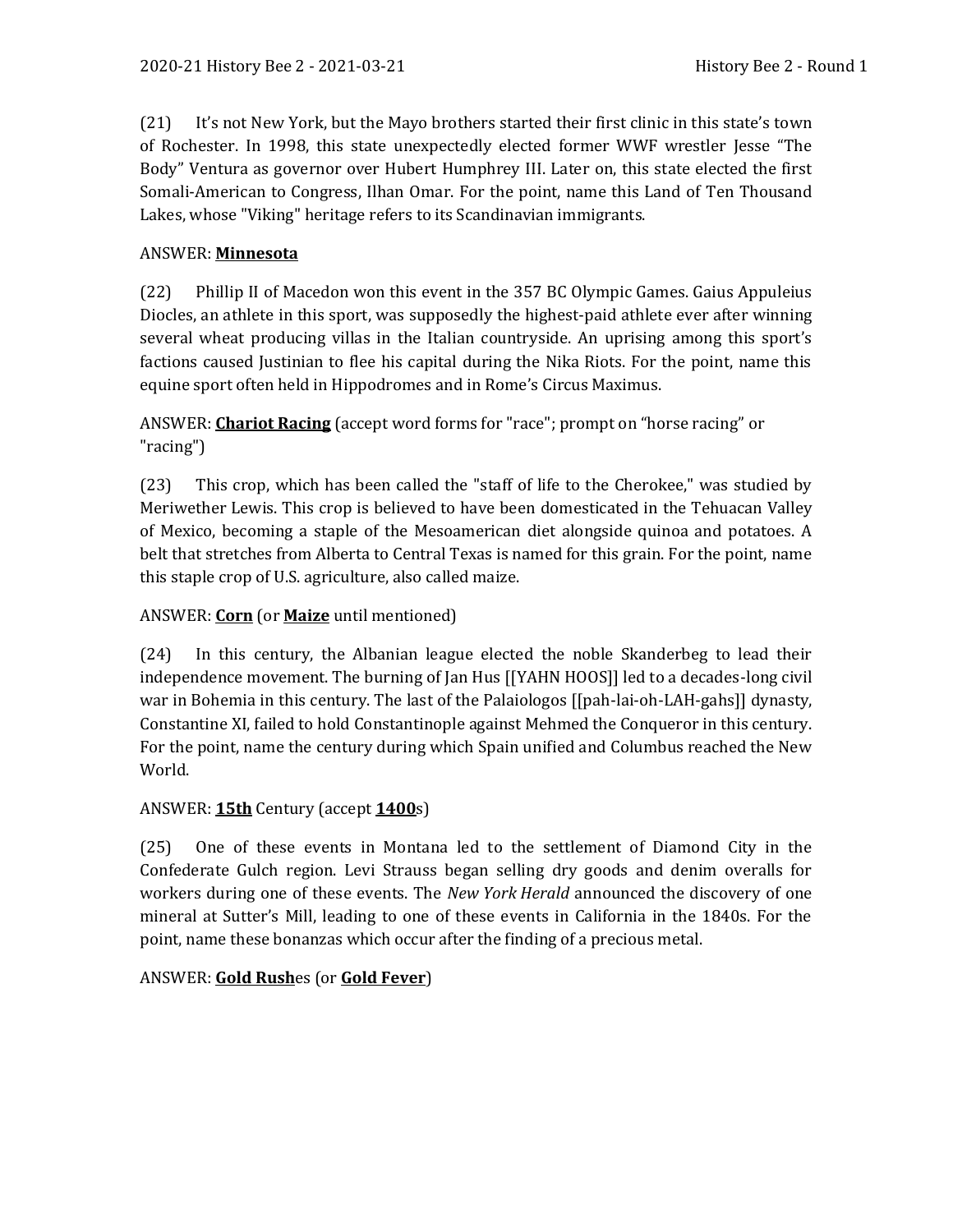(26) The legitimacy of Robert Capa's story regarding his "Magnificent Eleven" photographs of this war has been questioned by historians. While accompanying the 80th infantry, J Malan Heslop photographed the liberation of the Ebensee [[AY-ben-zay]] concentration camp during this war. Photographer Joe Rosenthal depicted soldiers in this war raising a flag above Mt. Suribachi. For the point, name this war, the setting of the photo *Raising the Flag on Iwo Jima*.

ANSWER: **World War Two** (accept **WWII** or **Second World War**; prompt on "D-Day" until "war" is read)

(27) In the aftermath of this event, Eugene Schmitz created the Committee of Fifty to organize relief. Fires caused by this event led to the loss of the original flag of the Bear Flag Revolt and the destruction of the Palace Hotel. This seismic event caused the destruction of City Hall and the Hall of Records, allowing thousands of Chinese residents to claim U.S. citizenship. For the point, name this 1906 earthquake along the San Andreas Fault line.

ANSWER: 1906 **San Francisco** Earthquake (prompt on partial answers like "1906 Earthquake")

(28) The Warlord Period is likely responsible for the lack of concrete data on this disease's effects in China. The signing of the Treaty of Brest-Litovsk led to Germany releasing Russian soldiers infected with this disease back to their homeland. This pandemic "caused by an H1N1 virus" had its effects censored by the Allies while fighting on the Western Front. For the point, name this 1918-1920 pandemic named for an Iberian nation.

ANSWER: **Spanish Flu** (accept **1918 Influenza** Pandemic or **1918 Flu** before the year is mentioned)

(29) This party's last informal presidential nominee, Rufus King, lost in a landslide to the man who previously succeeded him as Ambassador to Great Britain. This party collapsed after discussing the removal of the Three-Fifths Compromise and the possible secession of New England at the Hartford Convention. The First Party System included the Democratic-Republicans and this centralizing conservative party. For the point, name this party of John Adams and Alexander Hamilton.

# ANSWER: **Federalist** Party

(30) This man sent Louis-Nicolas Davout [[da-VOO]] to join General Legrand's army at Vienna in a battle that led to the breakup of the Holy Roman Empire. This winner of the Battle of the Three Emperors at Austerlitz later defeated Mikhail Kutuzov at the Battle of Borodino during his failed 1812 invasion of Russia. For the point, name this emperor of France whose final loss occurred to the Duke of Wellington at the Battle of Waterloo.

# ANSWER: **Napoleon** Bonaparte (accept **Bonaparte** or **Napoleon** I of France)